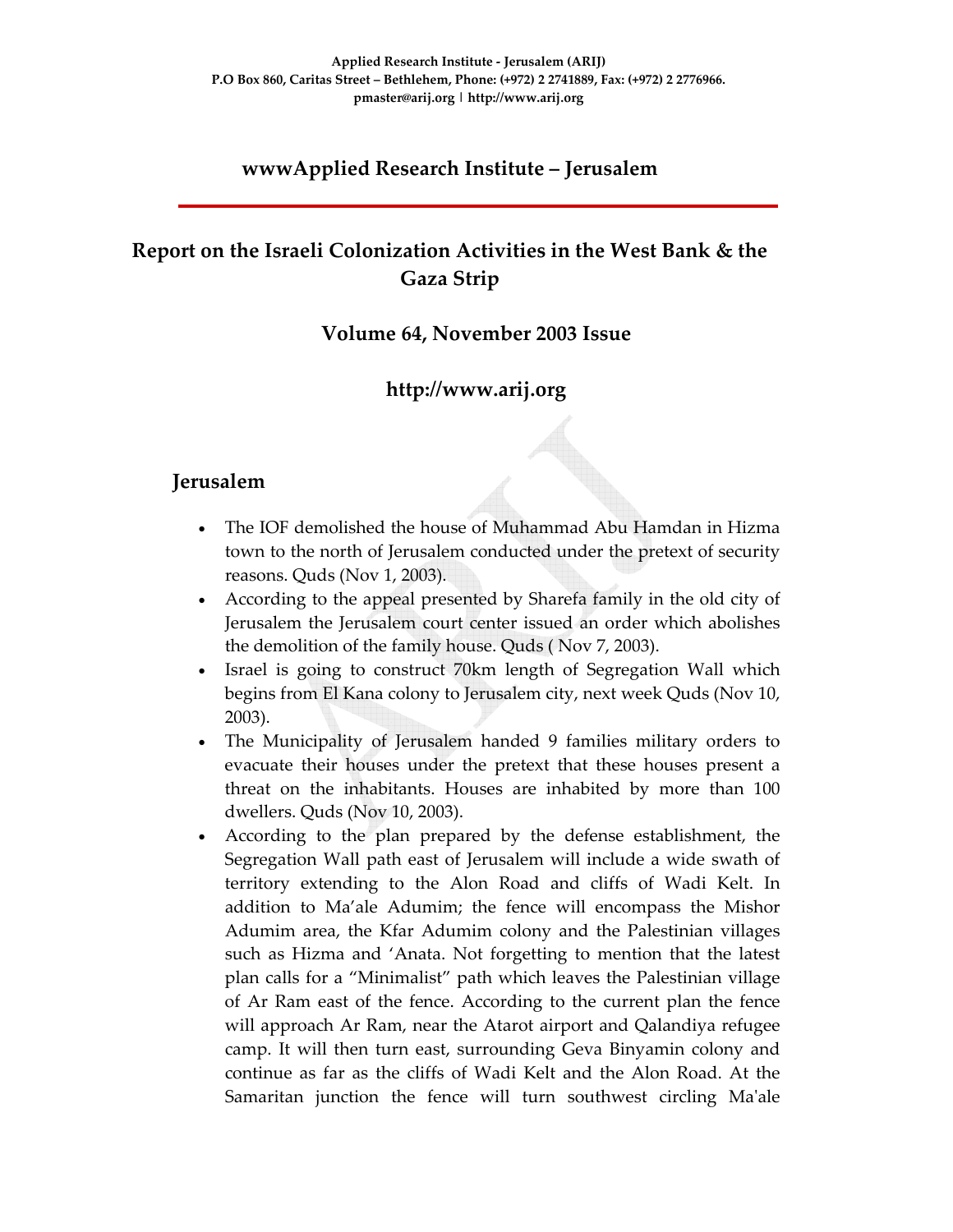Adumim and linking up with the existing fence to the north and east of Abu Dis and Al 'Azzariya. Haaretz daily+ Quds+ Wafa (Nov 11, 2003).

- Residents of Mekhmas village northeast of Jerusalem handed the Israeli Supreme Court an appeal for the evacuation of Neve Iriz outpost constructed 3 years ago on their 160 dunums of lands, at the same time landlords were hindered to reach their thousands of dunums of land. Wafa (Nov 14, 2003).
- The Israeli bulldozers started constructing the first part (7.4km) of Phase three of the Segregation Wall south of Rantis village to Al Mu'ida village in Ramallah district which extends from El Kanna colony to Al Carmel colony south of Hebron district. Quds (Nov 14, 2003).
- Israel started constructing the new "Nov Zahav" neighborhood on 114 dunums of lands of Jabal AL Mukabbir in Jerusalem. Moreover 550 Housing Units are going to be built in this neighborhood. Quds (Nov 15, 2003).
- The Israeli Supreme court ordered the IOF to stop constructing the 150m Segregation Wall in the area between At Tur and Al 'Azzariya in Jerusalem city according to the appeal handed by the residents of the area, not forgetting to mention that 1000 dunums of land are threatened to be confiscated in Al 'Azzariya due to the Segregation Wall process. Quds (Nov 20, 2003).
- The IOF started preparing the area between Dahiyat Al Barid and Qalandiya checkpoints north of Jerusalem city for the Segregation Wall path. Quds (Nov 20, 2003).
- The IOF is planning to take over 450 dunums of lands from Qatanna village northwest of Jerusalem, 120 dunums of them are cultivated with Olive and other 80 dunums are cultivated with Almond and Vine. Not forgetting to mention that 7 houses are threatened to be demolished in the area. Quds (Nov 21, 2003).
- The Municipality of Jerusalem and the Israeli construction company of the new Jewish neighborhood in the old city of Jerusalem are planning to erect a 13m width trench that connects the street south of the old city in Zion Mountain and the new parking which is going to be built in the mentioned neighborhood. Quds (Nov 22, 2003).
- The Municipality of Jerusalem and the Israeli construction company are planning to construct a new colonization projects on lands located southeast of Jerusalem such as Deir Mar Elias, Ramat Rachel, Sur Baher and Khirbet Mazmuria, transferring the lands from being absentee ownership to Israel land administration. The expansion of the Palestinian urbanization will be limited in Bethlehem, Beit Sahour and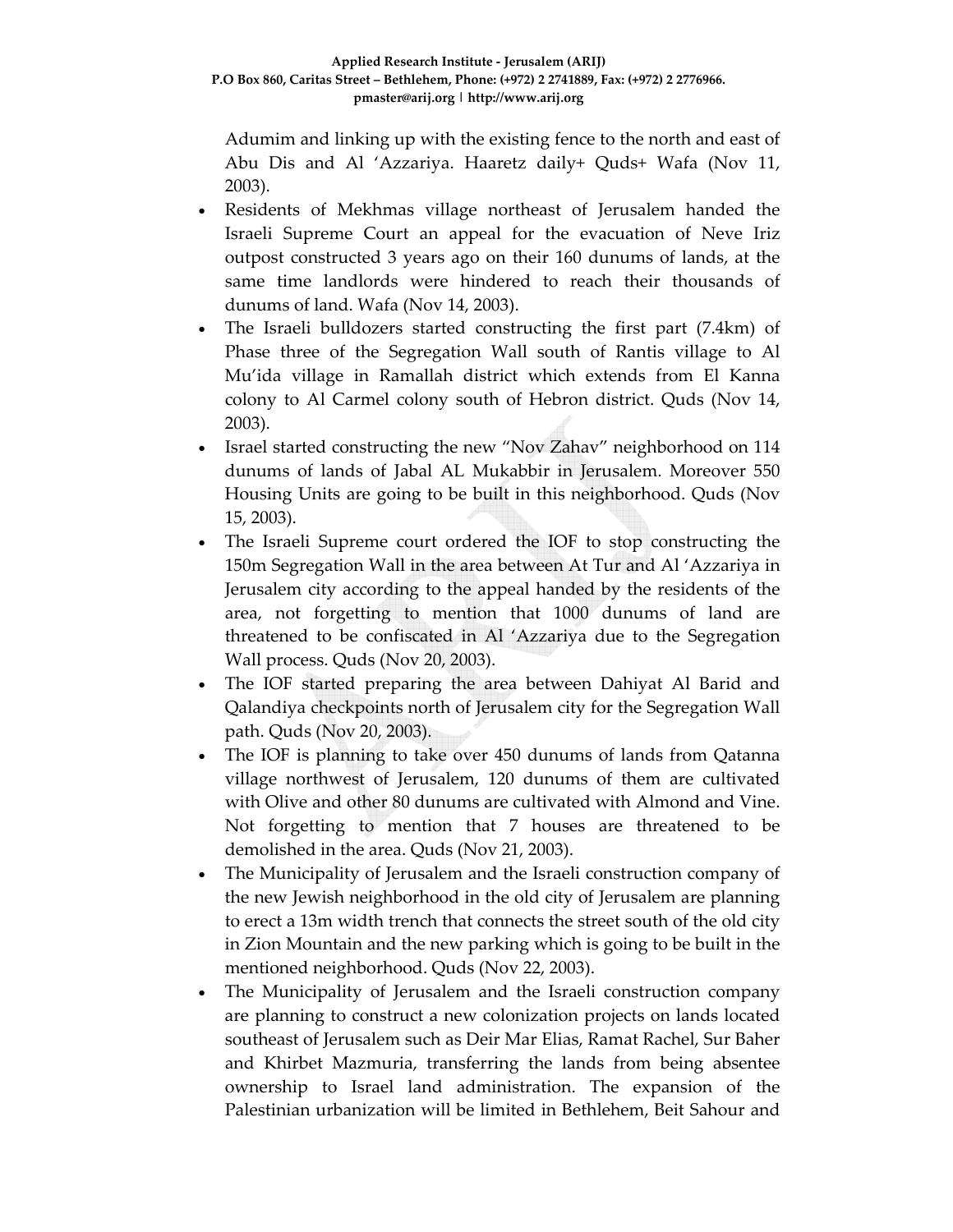other neighborhoods and Palestinian villages east of Jerusalem. This colonization project will contain 5000 new housing units on the land of Sur Baher village. 2500 housing units to the Israelis and the rest for the Palestinians, we also do point out that a new military base will be constructed in the area. Quds (Nov 29, 2003).

# **Qalqilyah**

- The IOF dynamited the house of Nimer Al Odwan in Qalqilyah city after planting it with heavy explosive devices. Wafa (Nov 3, 2003).
- Israel is willing to construct a tunnel under Qalqilyah Kedumim Street which connects Habla village with the city of Qalqilyah, and to open some gates in the Segregation Wall in the eastern part at favor to ease the movement of the Palestinians to the east part of the district. Quds (Nov 28, 2003).

# **Jenin**

- The IOF took over several numbers of buildings in the eastern neighborhood in Jenin city and transferred them to a military barracks, in the time the IOF threatened to demolish some houses in the area. Wafa (Nov 7, 2003).
- The IOF dynamited the house of Khitam Mara'ba after planting it with heavy explosive devices in Tal'at Al Ghabs area between Jenin city and its camp, causing sever damages to the nearby houses. Wafa (Nov 8, 2003).
- The IOF demolished three houses which belong to Taleb, Fawzi and Ibrahim El Sa'di in the eastern neighborhood in Jenin city, causing severs damages to the nearby houses. Quds (Nov 8, 2003).
- The committee defense against the Segregation Wall in Jenin district announced that by constructing the first part of the Segregation Wall in Jenin, Tulkarm, Salfit and Qalqilyah districts north of the West Bank; Israel thus isolated 16 villages inhabited by 11,000 dwellers. Moreover the committee assured that 1000 fruitful trees were razed, 218 Housing units and commercial stores were demolished in Nazlat Issa and At Tayba villages, 14,500 dunums of agricultural land were razed, 36 artesian wells and 121,000 dunums of agricultural land were isolated inside the Segregation Wall path which means 12% of the West Bank area. Wafa (Nov 9, 2003).
- The IOF demolished the house of Al 'Ebadi family in Jenin city. Al Ayam (Nov 9, 2003).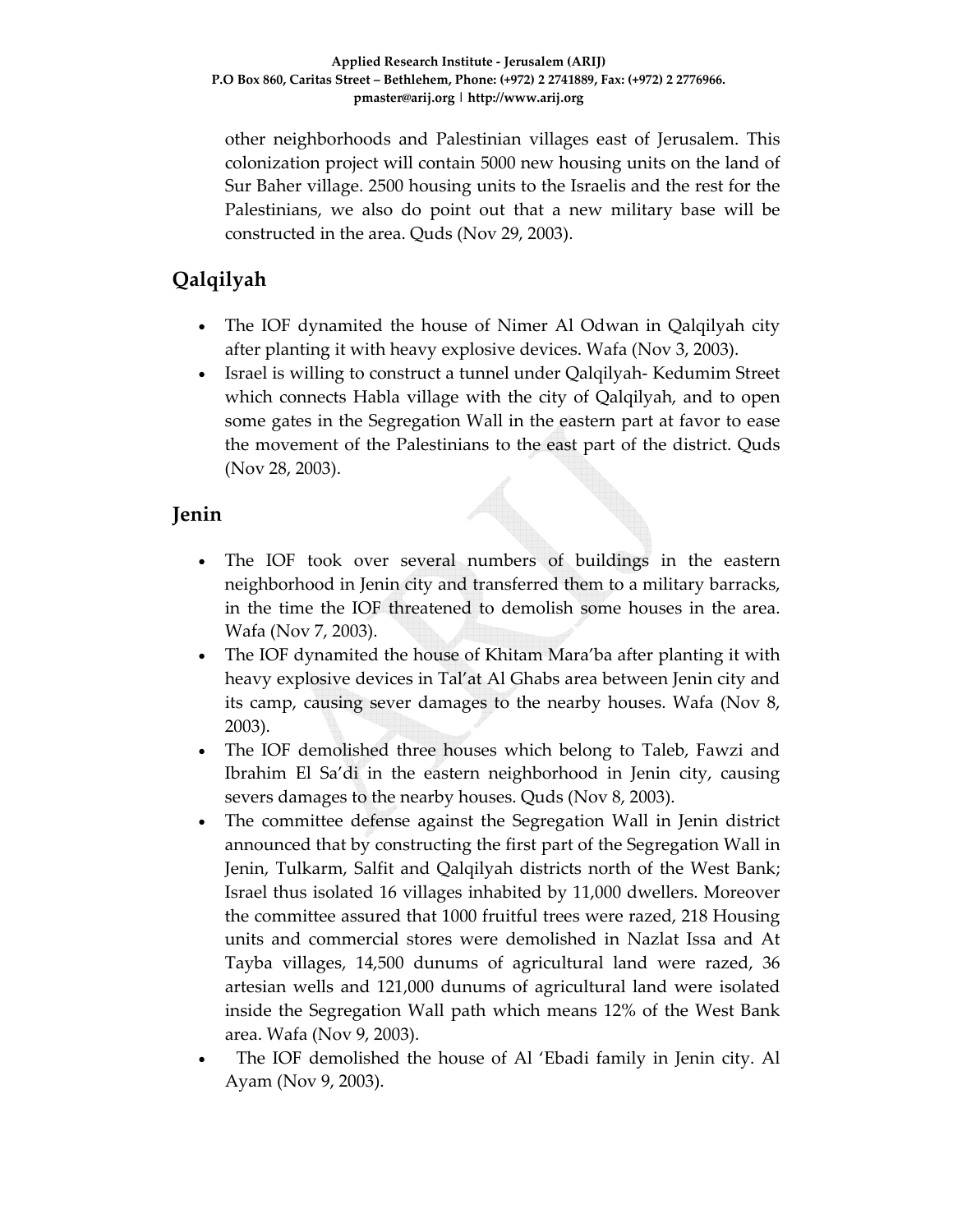- The IOF took over hundreds of dunums of agricultural land in Al Mugheir village in Jenin district at favor of construction part of the Segregation Wall in the area accompanied with a 50m bypass road. Wafa (Nov 12, 2003).
- The IOF constructed new military checkpoint on the lands of Al Jalma village north of Jenin district and supplied it with Cement blocks. Quds (Nov 15, 2003).
- The IOF staged into Jenin city and completely demolished 3 houses and another house was partially demolished, displacing 50 dwellers. Quds (Nov 18, 2003).
- The Israeli bulldozers staged into the eastern neighborhood and razed some land and uprooted several numbers of trees in the area. Al Ayam (Nov 23, 2003).
- The IOF invaded into Jenin camp and took over the houses of Hussein Al Haj Rajeh and Abu 'Assem Al Sayeh and turned them into military barracks. Al Ayam (Nov 28, 2003).

## **Tulkarm**

- The Israeli troops took over Al Safa building in Fir'un town south of Tulkarm city and turned it to a military barrack. Wafa (Nov 3, 2003).
- The Israeli bulldozers staged into Tulkarm city causing sever damages to Taher Abu Tahoun house. Quds (Nov 5, 2003).
- The IOF took over the house of Bassam Issa in Dahiyat Irtah in Tulkarm district and turned it to a military barrack. Al Ayam (Nov 11, 2003).
- The IOF handed the resident Ahmad AL As'ad a military order last week at favor to take over his 25 Hick tars (250 dunums) of agricultural lands for security reasons. Quds (Nov 18, 2003).

#### **Nablus**

- The Israeli bulldozers erected several numbers of trenches with 6m width and 3m depth in Al Zuyout Street in Balata refugee camp to the east of Nablus district, in addition the IOF took over Al Maqboul, Dwaykat, Al Tamam and Mtaw' buildings in the area. Quds (Nov 5, 2003).
- The IOF put fire in 50 dunums of agricultural land cultivated with Olive trees northeast of Tel village to the west of Nablus district. Quds (Nov 6, 2003).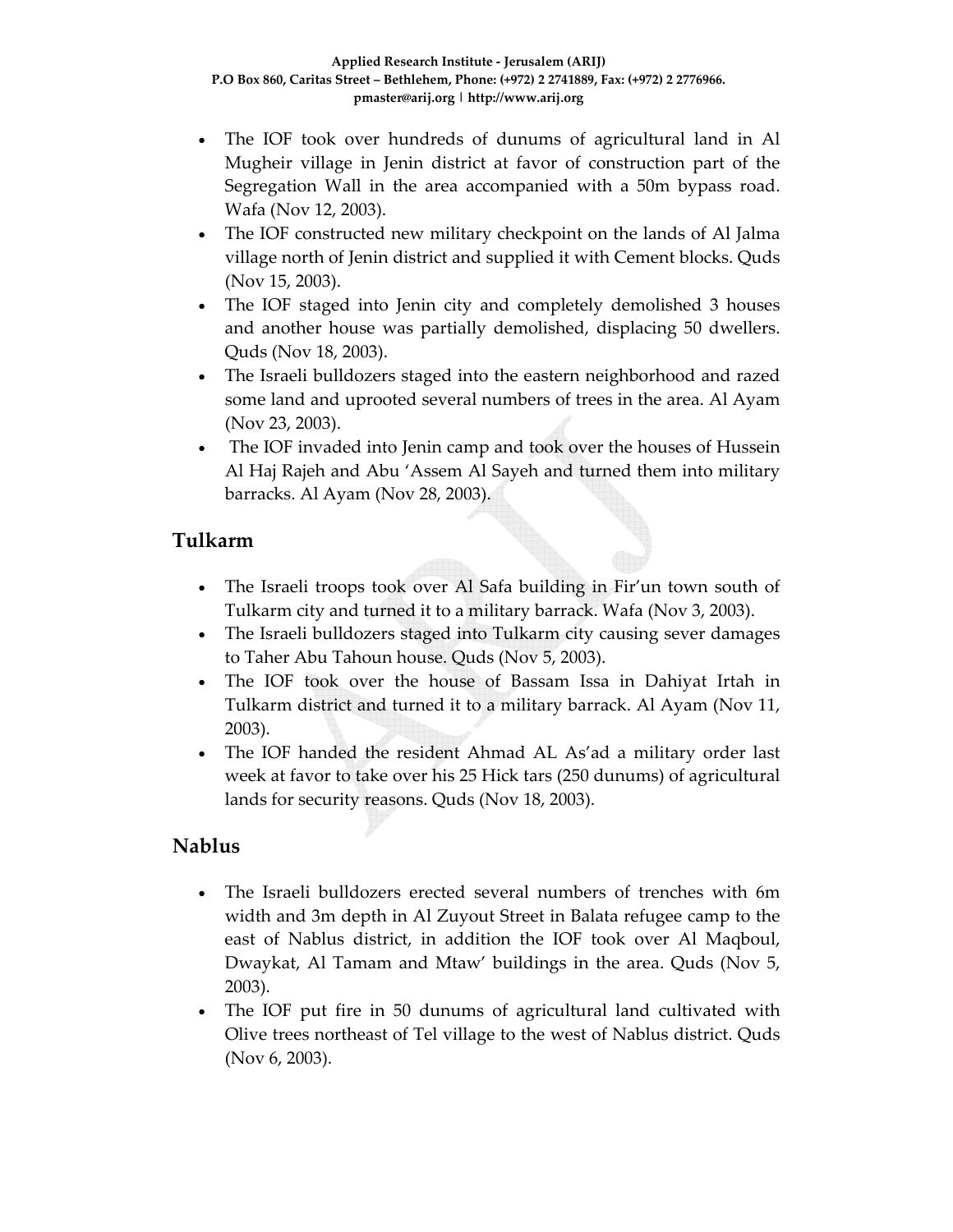- The colonists of Eli colony aggressed on the Palestinian lands in Es Sawiya village to the south of Nablus district and uprooted 200 Olive trees. Quds (Nov 10, 2003).
- The colonists of Yizhar colony near Nablus district uprooted 225 Olive trees from the lands of 'Einabus village to the south of Nablus city. Quds (Nov 12, 2003).
- The IOF handed the leader of Al Luban El Sharqiya village in Nablus military order to take over 6.3 dunums of lands at favor to erect 4km trench and by this process they will expand the borders of Eli colony south of Nablus district. Quds (Nov 15, 2003).
- The IOF completely isolated 25 houses in Deir Ballut village south of Nablus city from the other neighborhoods in the village. Quds (Nov 21, 2003).
- The colonists in Jil'ad outpost built on the lands of Tell and Jet villages razed 30 dunums of lands mostly cultivated with Olive trees. Quds (Nov 23, 2003).
- The IOF continued erecting the military road which connects Homesh and Shavi Shamron colonies, which means confiscating more than 300 dunums of lands. Quds (Nov 28, 2003).

# **Hebron**

- The colonists of Sinsana colony razed several numbers of dunums in the last few days from the lands of Arab Al Ramaden village at favor to join lands to the mentioned colony. Al Ayam (Nov 5, 2003).
- The colonists of Bani Havor colony uprooted thousands of Olive trees in Bani Na'im town east of Hebron city during the last week Lands belong to: Isaac Issa Manasra, Farid Issa Manasra, Da'oud Issa Manasra, Jihad 'Ali Qassem Manasra, Mustafa Ibrahim Qassem, Khalil Isma'il Al Basha, Hussein Qassem Manasra, Muhammad and Ahmad Qassem Manasra. Quds+ Al Ayam (Nov 6, 2003).
- Colonist of Qariyat Arba' colony to the east of Hebron city razed several numbers of Palestinian agricultural land located nearby the mentioned colony at favor of erecting a new road, providing security to the nearby colonies, as a result tens of dunums will be attached to the colony borders. Al Ayam (Nov 9, 2003).
- The IOF continued razing the agricultural land in Al Ramaden area south of Ad Dahiriya city at favor to expand Sinsana colony south of the city. Wafa (Nov 11, 2003).
- The IOF razed the land owned by 'Abed El Majed At Mayzi in Idhna city near the 35 road at favor of constructing a military tower. Wafa (Nov 16, 2003).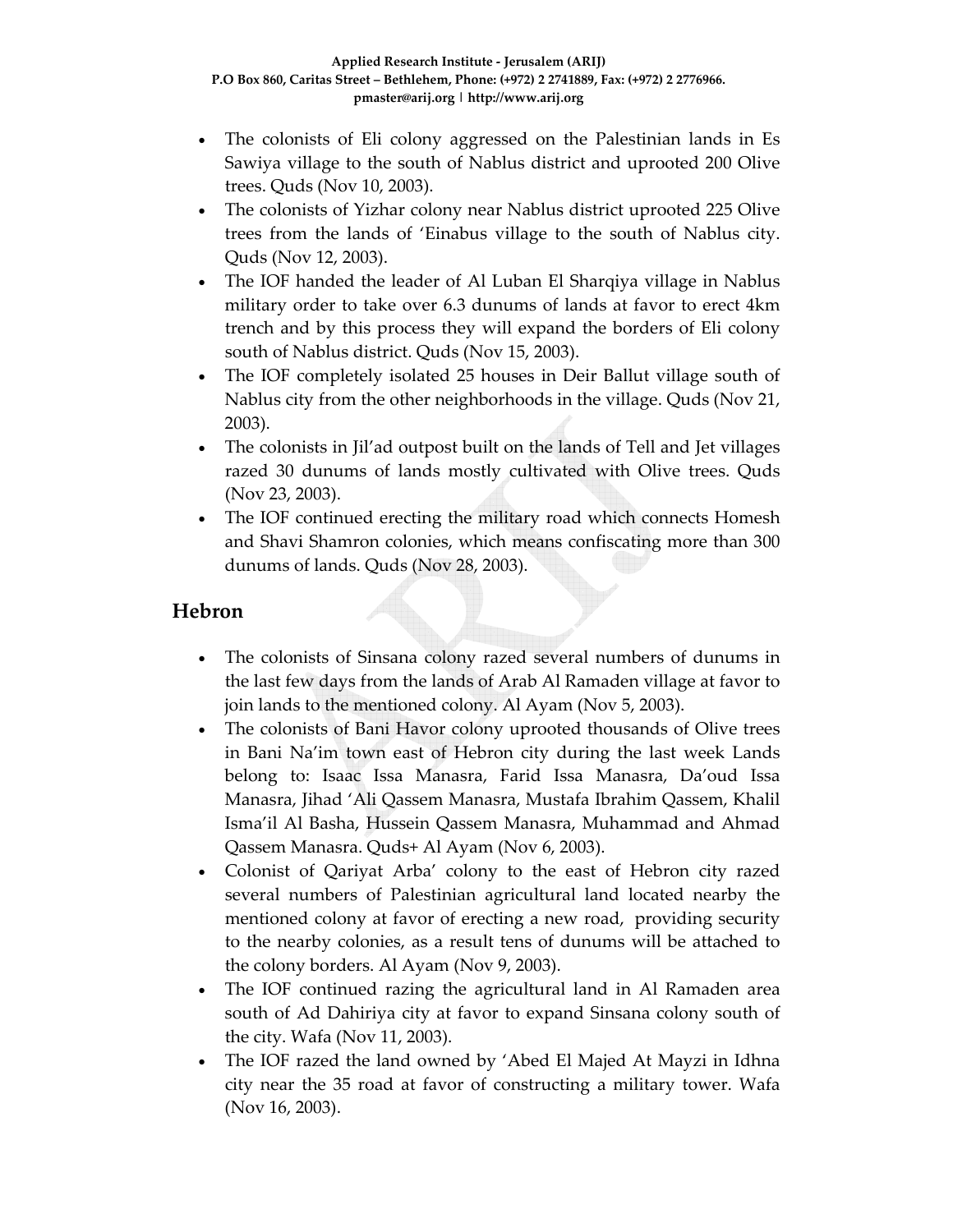- The IOF constructed a military tower on 5 dunums of lands owned by Mahmoud Shaker As Sewati on the junction of Beit 'Awa city west of Hebron city. Wafa (Nov 16, 2003).
- The high committee of land defense assured that 36% of the area in Hebron governorate is going to be taken for the Segregation Wall and 64% of the area will be inside of its borders, mostly containing all the colonies. Quds (Nov 16, 2003).
- The IOF uprooted 300 Olive and Almond trees in Beit 'Awa town west of Hebron city which belongs to Yousef Hashesh at favor of constructing a military watch point. Moreover the IOF uprooted several numbers of Olive trees at favor of expanding a new bypass road which connects Nagahot colony with other colonies inside the Green Line. Wafa (Nov 17, 2003).
- Israeli colonists started erecting a new 600m length bypass road in Al Ramaden village south of Hebron city at favor of connecting Sinsana colony and other lands which were confiscated a time before and to erect a new outpost northeast of the mentioned colony. Al Ayam (Nov 20, 2003).
- The IOF demolished the house of Muhammad Khalil Ash Shamesti in Yatta town to the south of Hebron city, displacing 12 dwellers. Al Ayam (Nov 21, 2003).
- The IOF took over 300m² of lands owned by Da'na family in Hebron city for the security fence between Qayat 'Arba' colony and the Palestinian houses in the area, and by this violent process the total number of confiscated lands reached to 70 dunums of lands in the city. Al Ayam (Nov 22, 2003).
- The IOF dynamited the house of Martyr Walid Abu I'bado on the eastern part of Hebron city near Qiryat Arba' colony after planting it with heavy explosive devices, forcing all dwellers to evacuate it under the threat of weapons. In addition the IOF caused sever damages to the house of Taysser El Sous in Umm El 'Ashoush area in Dura city. Quds+ Al Ayam (Nov 28, 2003).

#### **Bethlehem**

• Israel is planning to take over 4000 dunums of agricultural land in Bethlehem district starting from Al Makhrour, Al Walaja village, Beir 'Ona, Al Wata, the area of Belal Bin Rabah Mosque (Rachel Tomb), Al Mazmouriya in Beit Sahour town reaching to Al Khas and El Nu'man villages southeast of the district conducted under the pretext it is Land absentee, but the hidden purpose is to continue constructing the "Envelope of Jerusalem", not forgetting to mention that this violent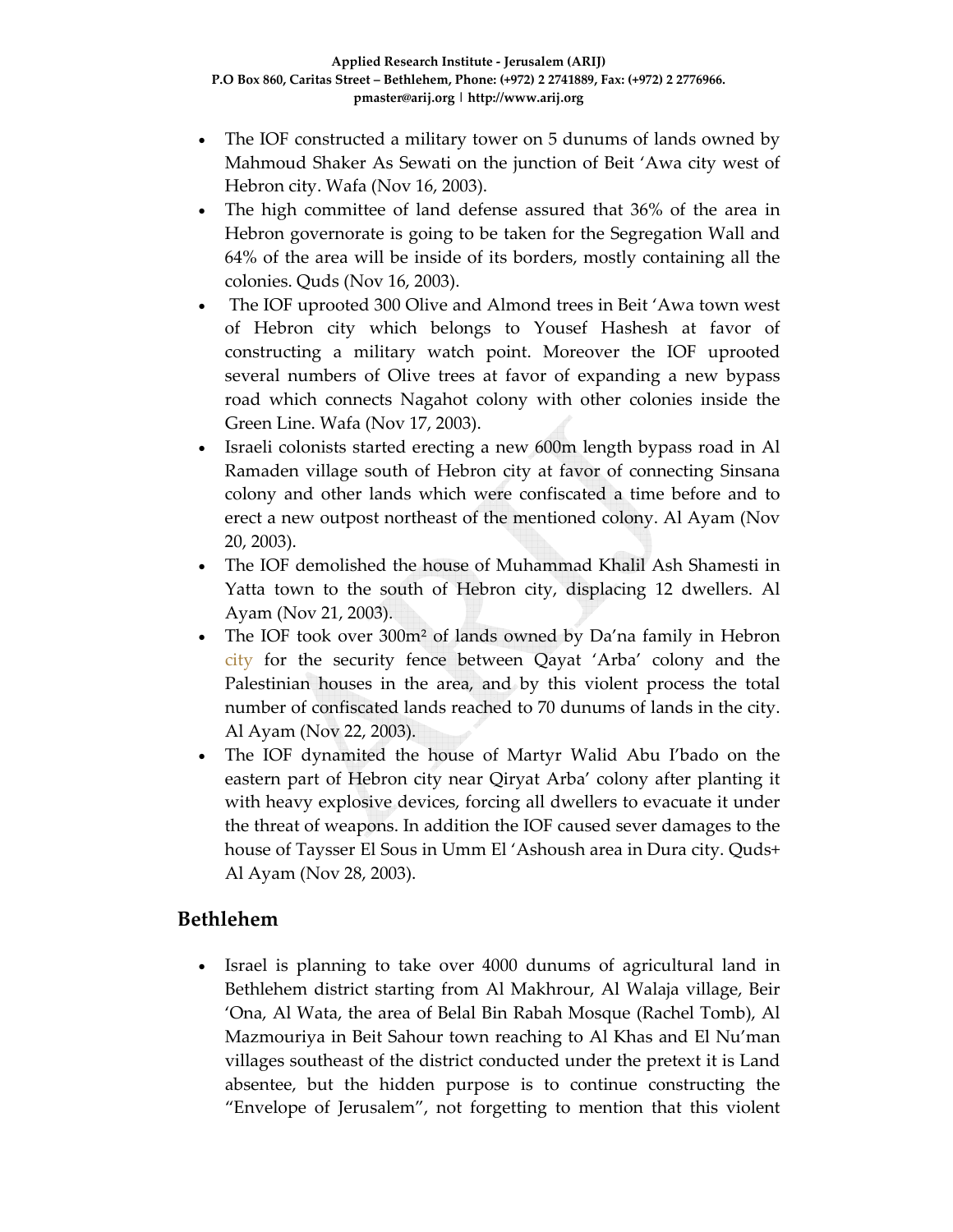process will devour and threaten 11,000 dunums of lands in the area. Moreover the resident Khader Al Jawarish received a demolition order for his building under the pretext of not having building permits. Wafa+ Al Ayam (Nov 4, 2003).

#### **Gaza**

- In a report issued by the information center in Gaza city showed that 1128 houses were completely demolished in Rafah governorate since the beginning of the second Intifada until recently and other 600 houses were partially damaged. The report also showed that 3270 dunums of agricultural land were razed since that date until the end of September 2003. Quds (Nov 5, 2003).
- The Israeli bulldozers staged into 'Areba district northwest of Rafah governorate to the south of Gaza Strip and razed some agricultural land and a plastic houses owned by Bashir Abu Sitta and Salah Al Hashash. Wafa (Nov 7, 2003).
- The Israeli bulldozers staged into block (O) south of Rafah city under heavy barrage of gunfire and continued demolishing the 20 Palestinian houses received severe damages since the last invasion into Rafah city, at favor of establishing a new military base in the area. Wafa+ Al Ayam+ IPC (Nov 10, 2003).
- The IOF demolished the wall that surrounds the house of Salim Al Bashiti in Batn Al Samin area southwest of Khan Yunis governorate after forcing all inhabitants to evacuate the house under the threat of weapons. Wafa (Nov 13, 2003).
- The Israeli bulldozers staged 300m into Al Qasas neighborhood near the Palestinian‐Egyptian borders under heavy barrage of gunfire and demolished two houses owned by Muhammad Saleh Abu AL Rus and Muhammad Hassan Al Zumar, in addition the IOF dynamited the house of Imad Salem Al Akhras in the same neighborhood. Quds (Nov 13, 2003).
- The IOF staged into Block (O) in Yibna refugee camp south of Rafah city and demolished 5 houses causing severe damages to the nearby houses at favor of constructing a new military base. IPC+ Al Ayam (Nov 13, 2003).
- The IOF took over the two‐story house of Hassan Al Astal in Al Rabawat Al Gharbiya area in Khann Yunis city, forcing the 18 dwellers to evacuate the house under the threat of weapons. Quds+ Al Ayam (Nov 14, 2003).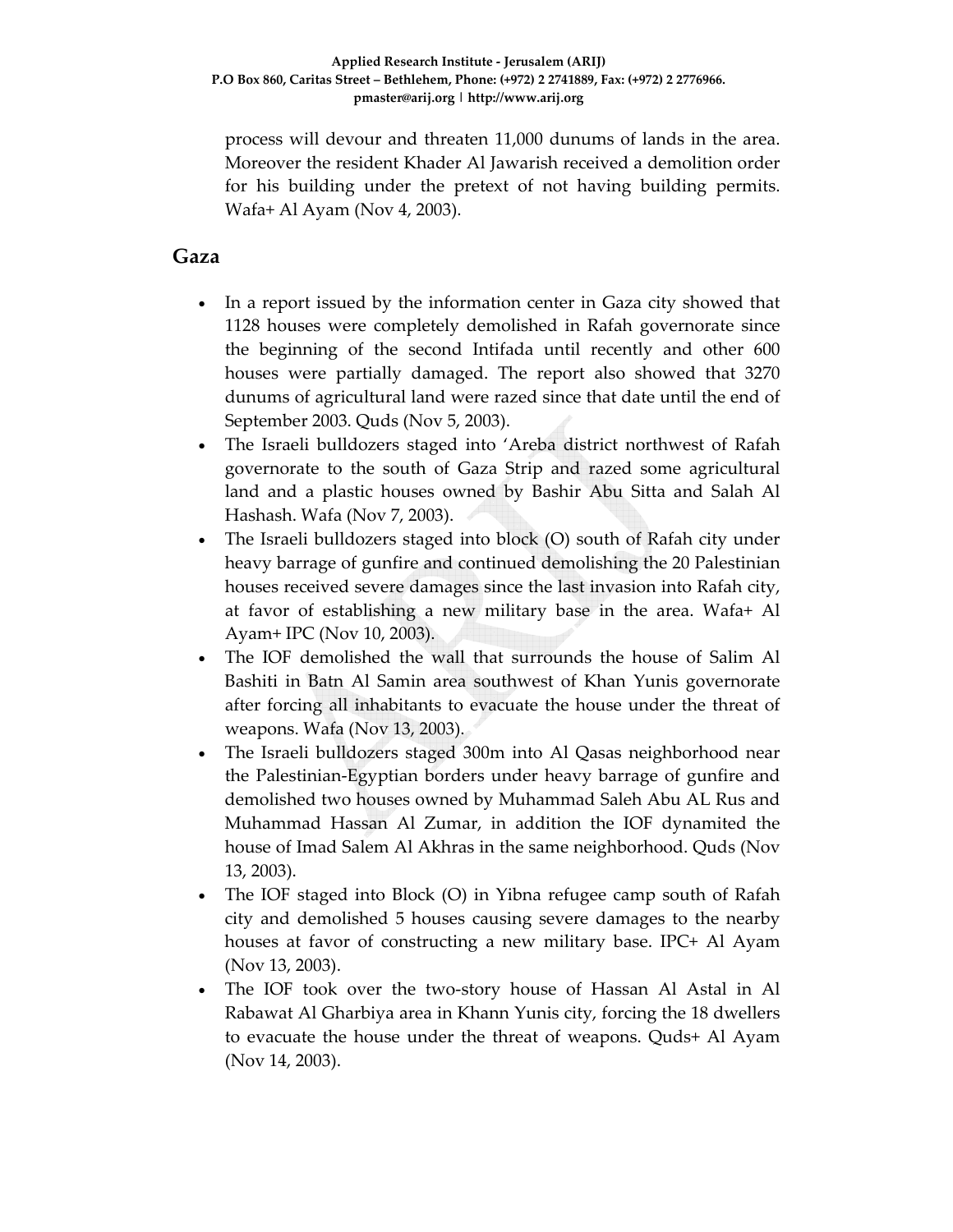- The Israeli bulldozers razed vast areas of agricultural land near Wad Gaza Bridge south of Gaza city cultivated with 150 Citrus trees owned by Hassan Al Burno. Wafa (Nov 14, 2003).
- The Israeli bulldozers staged into Batn Al Samin area southwest of Khan Yunis and razed 42 dunums of lands cultivated with Citrus which belongs to Mustafa Zu'rub. Wafa (Nov 14, 2003).
- The Israeli Bulldozers staged 400m northeast of Al Burij neighborhood and continued razing the 8 dunums of lands cultivated with Lemon and orange owned by Al 'Awawda, Jalal, Al Nisr and Abu Khusa families. Wafa (Nov 15, 2003).
- The Israeli troops staged into southeast of Rafah city under heavy barrage of gunfire and dynamited the two‐story house of 'Ayed Abu Libda after planting it with heavy explosive devices causing sever damages to the nearby houses. Wafa+ Al Ayam (Nov 16, 2003).
- The IOF demolished the houses of Abu Kamil and At Tawhidi families in Al Mughraqa area south of Gaza city. Quds+ Al Ayam(Nov 16, 2003).
- The Israeli bulldozers uprooted more than 3550 Palm trees since the beginning of the second Intifada in Deir El Balah city. Al Ayam (Nov 17, 2003).
- The Israeli bulldozers razed vast areas of land and uprooted some trees in Al Salam neighborhood near Muraj colony and demolished a sheep farm owned by Suleiman Abu Yunis. Al Ayam (Nov 18, 2003).
- The IOF constructed a new military base near the coastal road west of Netzarim colony south of Gaza city. Al Ayam (Nov 18, 2003).
- The IOF staged into Al Qasas area, south of Rafah City took up positions at a number of houses in the area, among are two houses owned by Abu Shaqfa and Abu Libda families as well as they demolished 5 houses owned by Abu Shaqfa, Abu Tah and Abu Anza families and burned a house for Abu Libda family. IPC+ Quds (Nov 19, 2003).
- The Israeli bulldozers staged into Block (O) on the Palestinian-Egyptian borders and completely demolished more than 8 houses and partially demolished another 7 houses in the area. Quds+ Al Ayam (Nov 19, 2003).
- The Mayor of Khan Yunis Osama El Fara; announced that the IOF razed 42% of the agricultural lands in the city during the last three years. Al Ayam (Nov 19, 2003).
- The Israeli bulldozers staged 100m into Zu'rub neighborhood on the Palestinian- Egyptian borders southwest of Rafah city and razed two plastic houses owned by Hegazi family. Quds (Nov 21, 2003).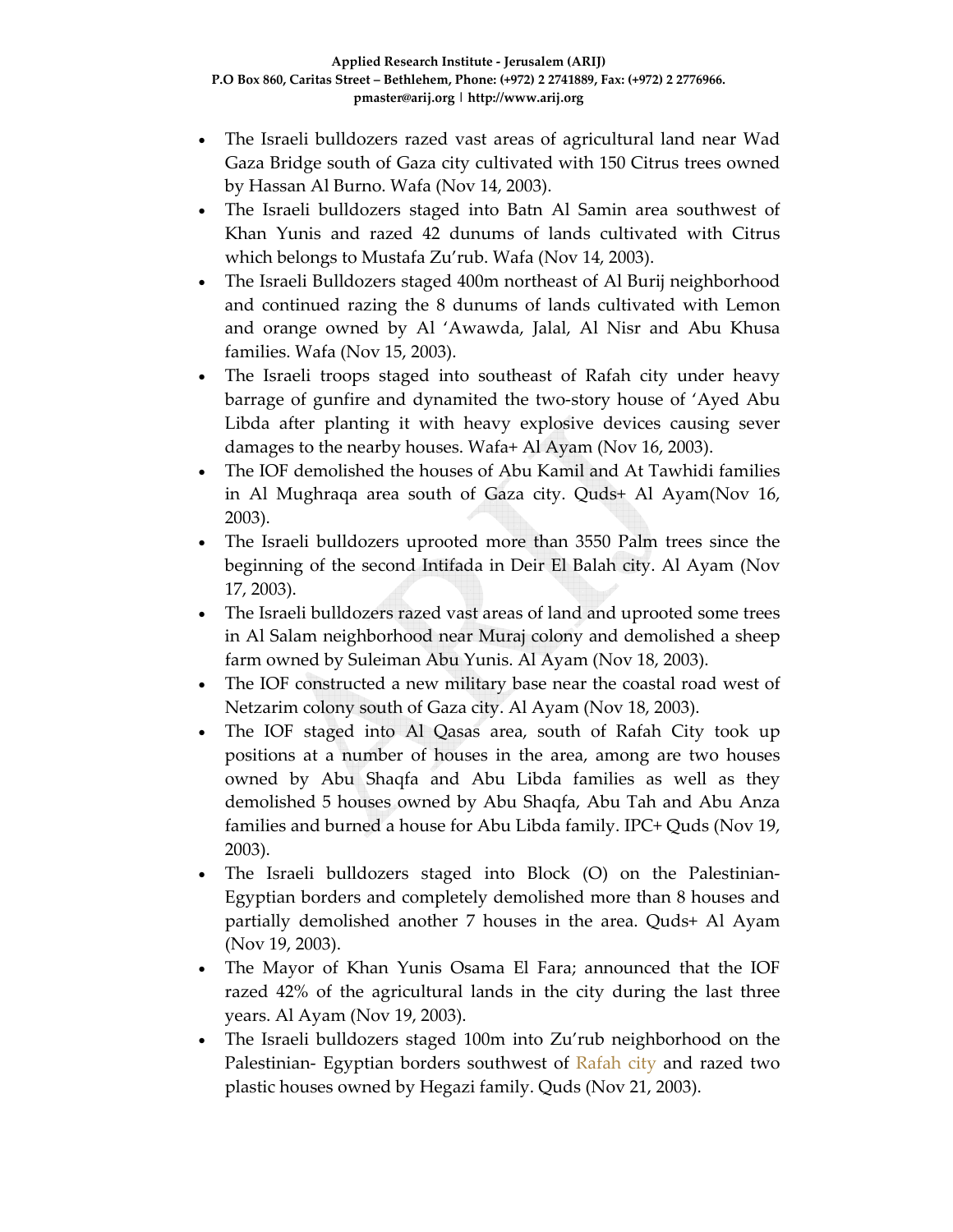- The IOF razed thousands of dunums of agricultural land owned by Salah Igme'an and demolished the house of 'Abed Allah Mtawe' in Al Mughraqa area with a quarry owned by Abu Hisham Abu Kamil, during the last invasion in Deir Al Balah city last week. Al Ayam (Nov 22, 2003).
- The IOF took over the house of Ibrahim Hegazi in El Rabawat El Gharbiya area in Khan Yunis city and turned it to a military barrack. Quds (Nov 22, 2003).
- The Israeli bulldozers staged east of Al Qarara area and razed 15 dunums of agricultural land cultivated with Olive, which belong to Ahmad Abu 'Awad. In addition the IOF razed several numbers of dunums cultivated with Citrus east of Beit Hanun to the north of Gaza Strip, owned by Abu 'Eida family. Wafa (Nov 25, 2003).
- The Mayor of Rafah governorate announced that the IOF completely demolished 1500 houses and partially damaged other 500 in Rafah city south of Gaza Strip within the last 38 months Al Aqsa Intifada, displacing more than 30,000 dwellers. The real goal of destroying the houses is potentially to build a security fence inside the city. IPC (Nov 27, 2003).
- Israeli Prime Minister Sharon announced that he is ready to join colonization complexes in the West Bank for dismantling several numbers of colonies in Gaza Strip such as Netzarim colony. Quds+ Al Ayam (Nov 28, 2003).
- The IOF staged into Wadi El Salqa east of Deir Al Balah city and razed some lands turning it open spaces. Quds (Nov 28, 2003).
- The Israeli bulldozers staged into Al Burij camp south of Deir El Balah city and razed several numbers of dunums owned by Abu 'Ayada, Iqtefan and Hamdan families, in addition to other lands south of Al Baraka neighborhood in Deir El Balah city. Moreover the IOF razed two plastic houses near Salahedin Street which belongs to Sha'ban El Salqawi and continued erecting the new military base west of Natzarim colony south of Gaza city. Al Ayam (Nov 28, 2003).
- The Israeli bulldozers invaded into Al Barahima area in Rafah city under heavy barrage of gunfire and demolished four houses which belong to Fathi, Khairi and Rashid Barhom and razed some land in the area. Wafa (Nov 29, 2003).
- More than 30 dunums of agricultural land cultivated with Olive, Almond and Vegetables were razed during the last week east of Al Qarara area in Khan Yunis city which belong to Al 'Mawi, Al Samiri, Al Raqab and Baraka families. In addition the IOF uprooted more than 200 Olive trees in the area. Quds (Nov 30, 2003).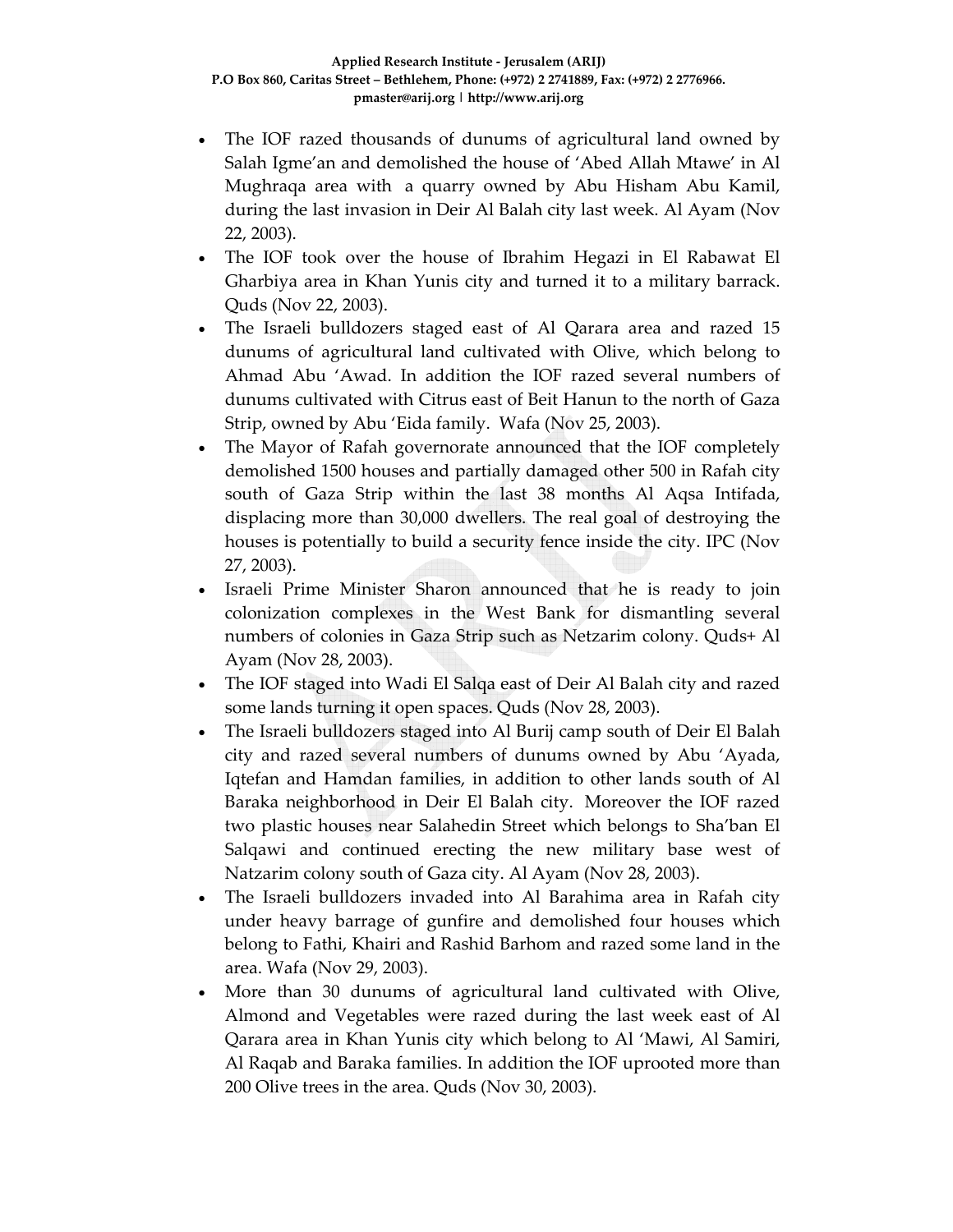## **Ramallah**

- The colonists of Hallamish colony built on the lands of Bani Zeid Al Gharbiya north of Ramallah and Al Bireh district damaged tens of Olive, Almond and Figs trees cultivated in tens of dunums of land north of the mentioned colony which belong to Mahmoud and Muhammad 'Abed El Rahem Al Tamimi at favor of taking over the lands and join them to the colony. Wafa (Nov 1, 2003).
- The IOF dynamited the house of Ibrahim Mer'i Hamed after planting it with heavy explosive devices forcing dwellers to evacuate the house under the threat of weapons in Silwad village northeast of Ramallah district. Wafa (Nov 6, 2003).
- The IOF continued razing the cemetery of Beit Nuba village at favor to expand the borders of Mevo Horon colony. Quds+ Al Ayam (Nov 9, 2003).
- The Israeli Authorities handed the residents of Al Rantis village northwest of Ramallah district near the Armistice Line (the Green Line) military orders to confiscate 860 dunums of agricultural land at favor of constructing the Segregation Wall. Lands are cultivated with thousands of Olive and figs. Al Ayam (Nov 13, 2003).
- Colonists of Shevot Rahal and Shilo colonies theft more than 5000 small Olive trees from the lands of Turmus'ayya and Al Mugheir villages north of Ramallah district estimating them of 6000‐7000 Olive tanks. Al Ayam (Nov 21, 2003).
- Israel is planning to construct two parts of the Segregation Wall on the lands west of Ramallah at favor to continue constructing phase three of the Wall, as a result 42 villages will be isolated west and east of the district and thousands of Olive trees will be uprooted. Al Ayam (Nov 22, 2003).

#### **Tubas**

- The IOF is planning to take over 424 dunums of agricultural land in Bardala, Al Raba, Al Mugheir and Tubas; villages of the northern valleys for military reasons at favor of providing security to the colonists in the area. Quds+ Al Ayam (Nov 6, 2003).
- The IOF started constructing the first part of the Segregation Wall in the Northern valleys; as a result thousands of dunums are going to be isolated inside the path borders whereas tens of plastic houses are going to be razed according to this violent process. Wafa (Nov 7, 2003).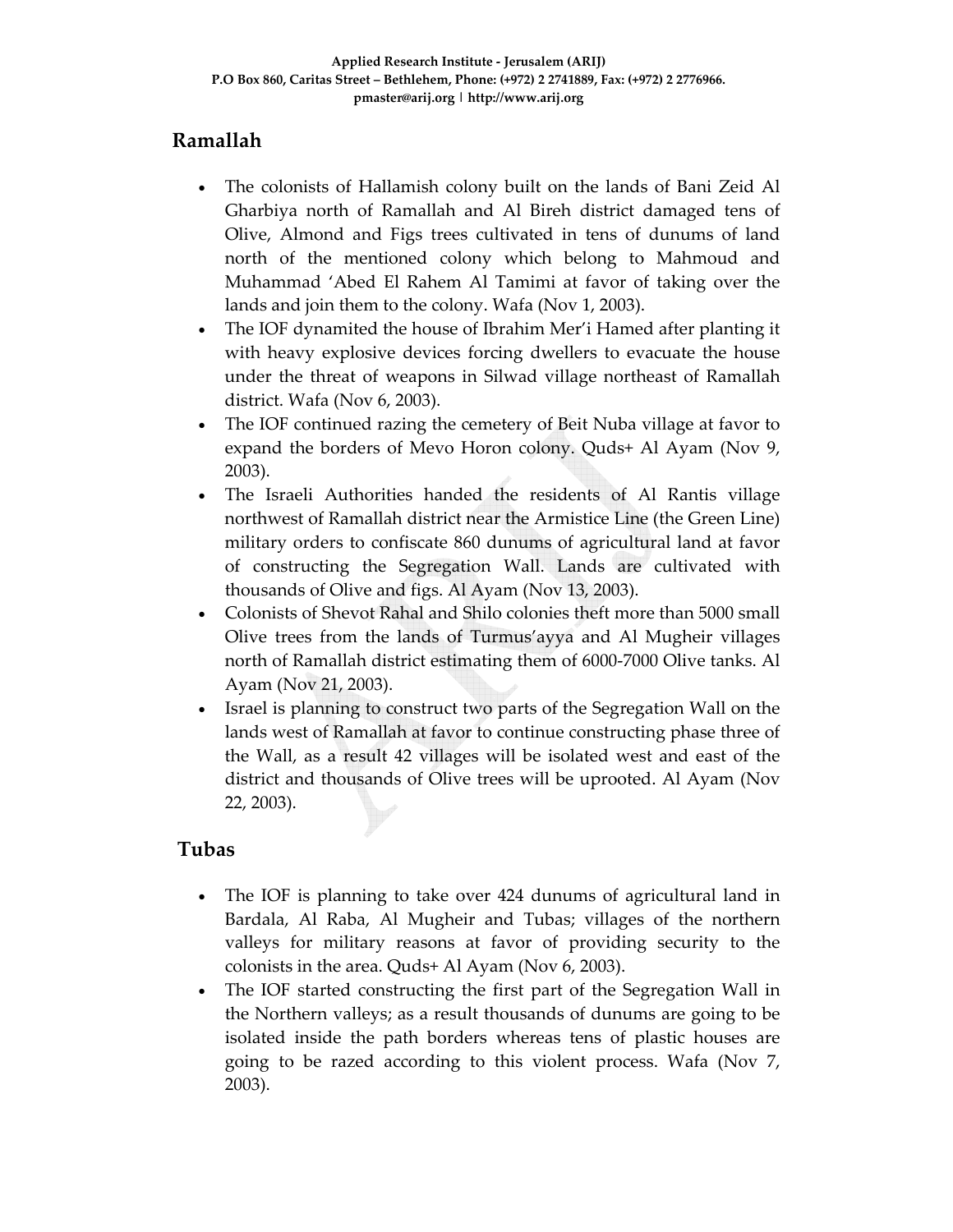• The Israeli troops constructed a military watch point on the southern parts of Al Beqi'a valley to the east of Tubas district. This valley is mostly cultivated with Wheat. Wafa (Nov 19, 2003).

#### **Salfit**

• The Israeli bulldozers uprooted more than 250 of Olive trees in Kafl Haris town southwest of Nablus city in the area between Kafl Haris and Burqen junctions alongside the new Trans Samarian Street at favor of erecting the 3km length and 50m width bypass road. Tens of dunums and trees are threatened to be razed due to this process. Wafa+ Quds (Nov 16, 2003).

## **Others**

- Sha'ol Mufaz the minister of defense announced his willingness to dismantle 10‐20 outposts in the West Bank. Quds (Nov 6, 2003).
- In a report issued by the Palestinian council for peace and Justice showed that since the beginning of the second Intifada till the end of October 03, the IOF razed 789997 fruitful trees and demolished 41585 houses, 3449 houses of them were completely demolished. Quds (Nov 7, 2003).
- The Israeli Information Center "Beit Salem" issued a report showing that the Segregation Wall Israel is constructing on the lands of the West Bank will isolate 236,000 Palestinians into Cantons, 115,000 of them are going to be isolated between the segregation Wall in the east and the Green Line in the West. Moreover the report assured that the Segregation Wall is to separate 200,000 Palestinians in east Jerusalem from the rest of the Palestinian villages and cities. Al Ayam (Nov 7, 2003).
- The Central court in Tel Aviv accepted the appeal handed to it by the residents of Shneir neighborhood in Al Lid city to prevent the colonists in the nearby Neir Tzve colony from constructing the 1.5 km Segregation Wall between the mentioned neighborhood and the colony. Wafa+ Quds (Nov 10, 2003).
- In the weekly report issued by Al Qanoun center showed that the IOF demolished 33 houses and another 5 commercial stores in the West Bank and Gaza Strip during the second week of the holy month of Ramadan. Al Ayam (Nov 14, 2003).
- \$ 800 Million; is the amount of money giving to Israel from the Jews of America during the last two years. Quds (Nov 17, 2003).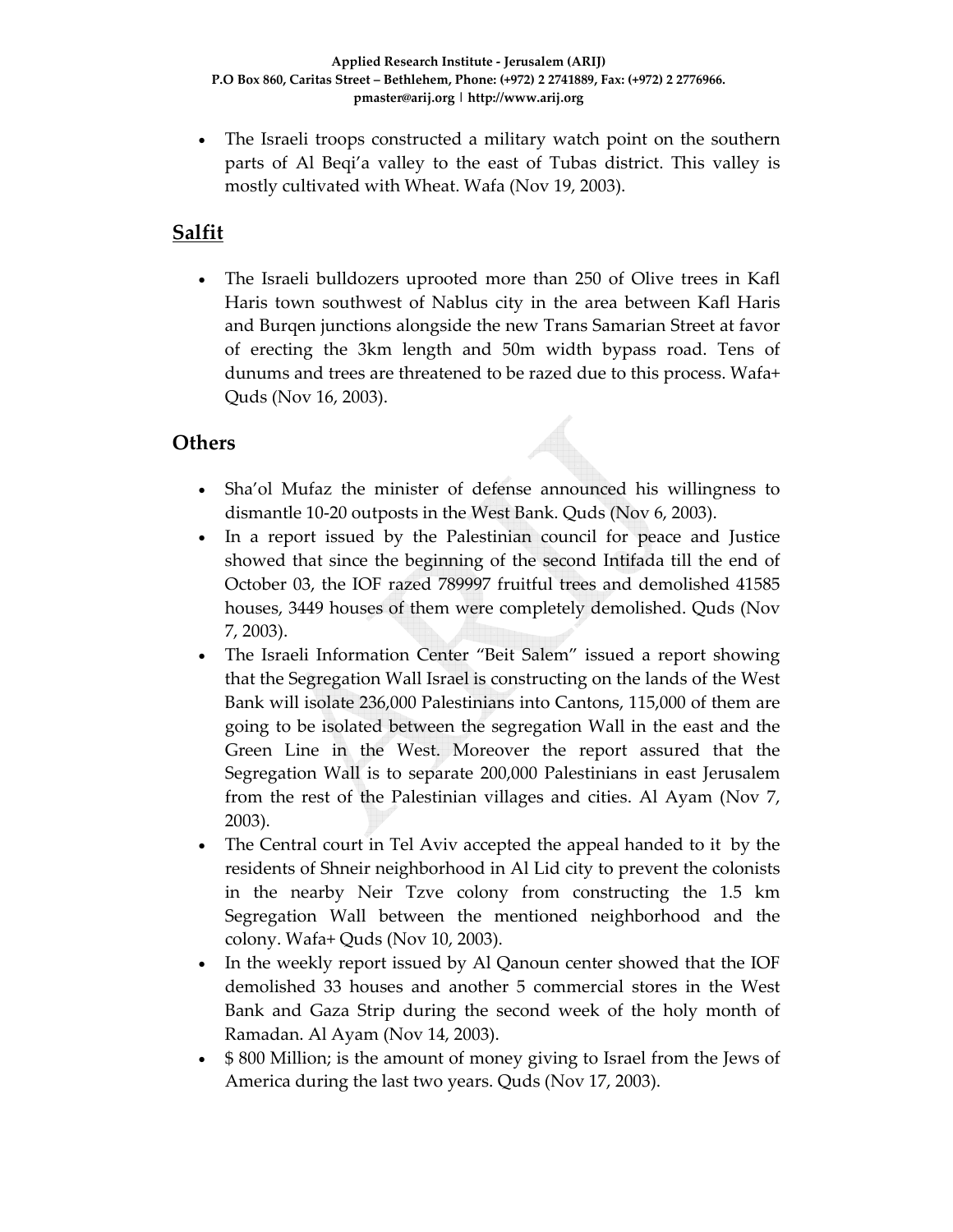- The Israeli bulldozers started razing the Islamic Cemetery in Nuba village near Imouas village in the southwestern part of Ramallah district at favor of building a parking near Mavo Horon colony built on the lands of Nuba village. Quds (Nov 17, 2003).
- The path of the Segregation Wall which extends from Al Nu'man village to Al Za'em checkpoint around Jerusalem city will uproot thousands of Olive trees and isolate 50,000 dwellers whereas thousands of dwellers are going to be isolated outside of the borders. Wafa+ Quds (Nov 17, 2003).
- According to the Peace now movement; there are 103 Indiscriminate colonies in the West Bank nowadays, 56 colonies from them constructed since the beginning of Sharon's Reign in March 2001. Moreover 5 of the 8 Indiscriminate colonies were relinquished time ago were rebuilt lately. Not forgetting to mention that Israel published tenders to build 1627 new housing units since the beginning of the second Intifada 2000. Quds (Nov 18, 2003).
- More than 118854 Hick Tars were confiscated and razed during the construction of phase one of the Western Segregation Wall and more than 803978 trees were uprooted, 234830 of them were Olive trees and by the end of the construction 700000 trees will be isolated west of the Wall. In addition Israel confiscated 38 artesian wells in phase one. Quds (Nov 20, 2003).
- The Unite States will deduct \$289.5 million from the next trench of \$1.4 billion in loan guarantees pledged to Israel. Jerusalem post (Nov 26, 2003).
- Sharon the Prime minister of Israel planned to remover some Jewish colonies by the middle of the next year. Electronic Intifada (Nov 24, 2003).
- Israel is planning to construct a military city on more than 200,000m<sup>2</sup> in the Negev by transferring several numbers of military camps to the area. Quds (Nov 28, 2003).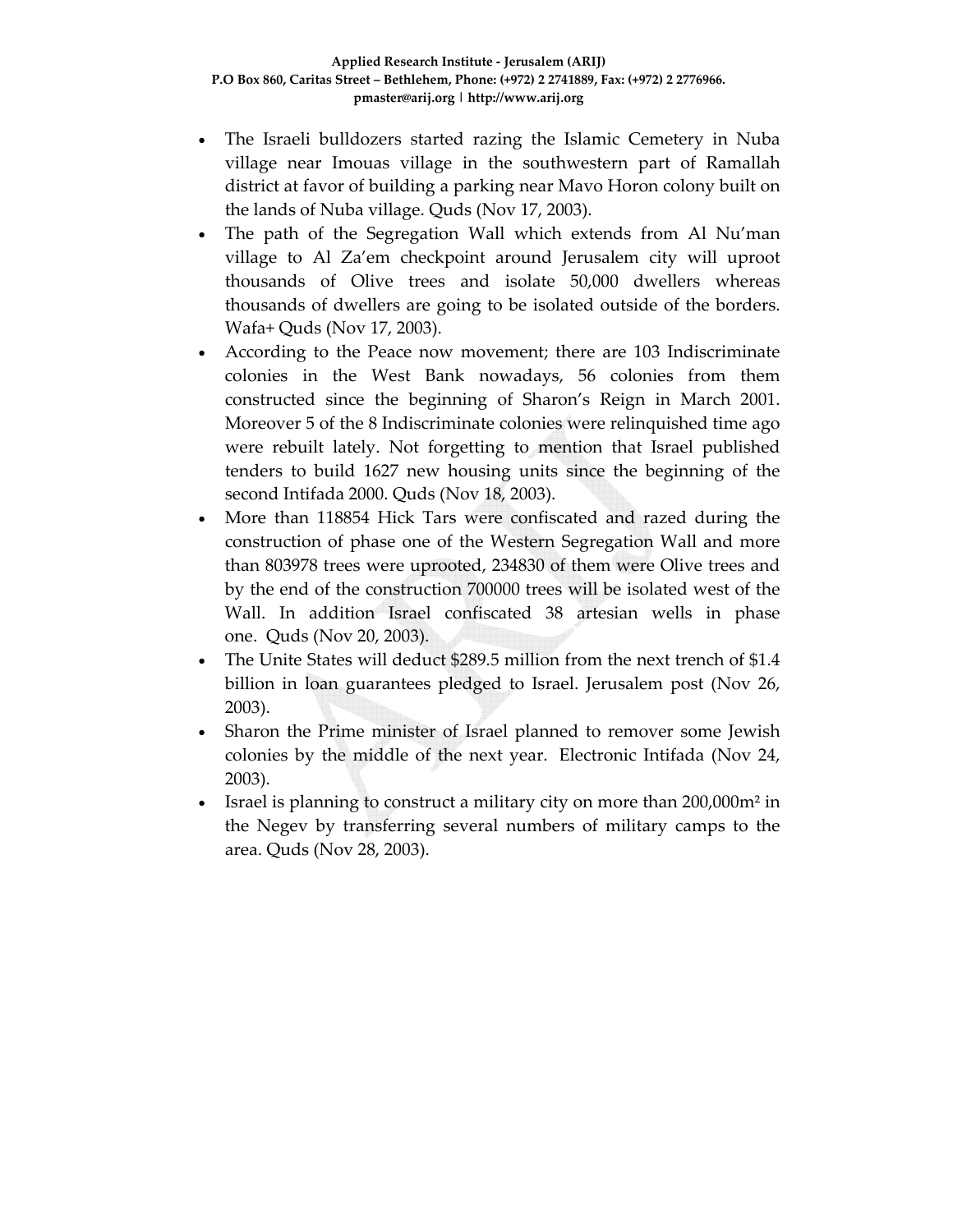| Governorate   | Land<br>Confiscated<br>(Dunums) | Land<br>Threatened<br>(Dunums) | <b>Uprooted Houses</b><br><b>Trees</b> | Demolished       | <b>Houses</b><br><b>Threatned</b><br>to<br>be<br>demolished |
|---------------|---------------------------------|--------------------------------|----------------------------------------|------------------|-------------------------------------------------------------|
| Gaza          | 95                              | $\vert 0 \vert$                | 2166                                   | 30               | $\theta$                                                    |
| Ramallah      | 860                             | $\overline{0}$                 | $\theta$                               | $\mathbf{1}$     | $\theta$                                                    |
| Jerusalem     | 114                             | 1450                           | $\overline{0}$                         | $\mathbf{1}$     | 16                                                          |
| Salfit        | $\overline{0}$                  | $\Omega$                       | 250                                    | $\boldsymbol{0}$ | $\theta$                                                    |
| Bethlehem     | $\theta$                        | 4000                           | $\theta$                               | $\theta$         | 1                                                           |
| Jericho       | $\theta$                        | $\theta$                       | $\theta$                               | $\boldsymbol{0}$ | $\theta$                                                    |
| Hebron        | 5                               | $\overline{0}$                 | 300                                    | $\overline{2}$   | $\theta$                                                    |
| Tulkarem      | 250                             | $\theta$                       | $\boldsymbol{0}$                       | $\mathbf{0}$     | $\overline{0}$                                              |
| Tubas         | $\overline{0}$                  | 424                            | $\overline{0}$                         | $\overline{0}$   | $\theta$                                                    |
| Qalqilyia     | $\overline{0}$                  | 0                              | $\Omega$                               | $\overline{1}$   | $\theta$                                                    |
| <b>Nablus</b> | 36.3                            | 300                            | 2025                                   | $\boldsymbol{0}$ | 0                                                           |
| Jenin         | $\theta$                        | $\overline{0}$                 | $\theta$                               | 8                | $\theta$                                                    |
| Total         | 1360.3                          | 6174                           | 4741                                   | 43               | 17                                                          |
|               |                                 |                                |                                        |                  |                                                             |

The Monthly overview report gives a list of the Israeli Violations in the Occupied Palestinian Territory which are based on reports provided by field workers and\or by one or more of the following news sources: Al‐Ayyam daily newspaper, Al‐Quds daily newspaper, Haaretz Daily Newspaper, Israel National News, The Jerusalem Post ‐ English‐language daily newspaper, Paltoday news‐website, Palpress news website, Palestine News Agency‐Wafa, Palestine News Network, Ma'an News Agency, Al Jazeera News Channel, Israel National News, and Yediot Ahronot – English website.

The text is not quoted directly from the sources but is edited for size and clarity.

The monthly report does not necessarily reflect ARIJ's opinion.